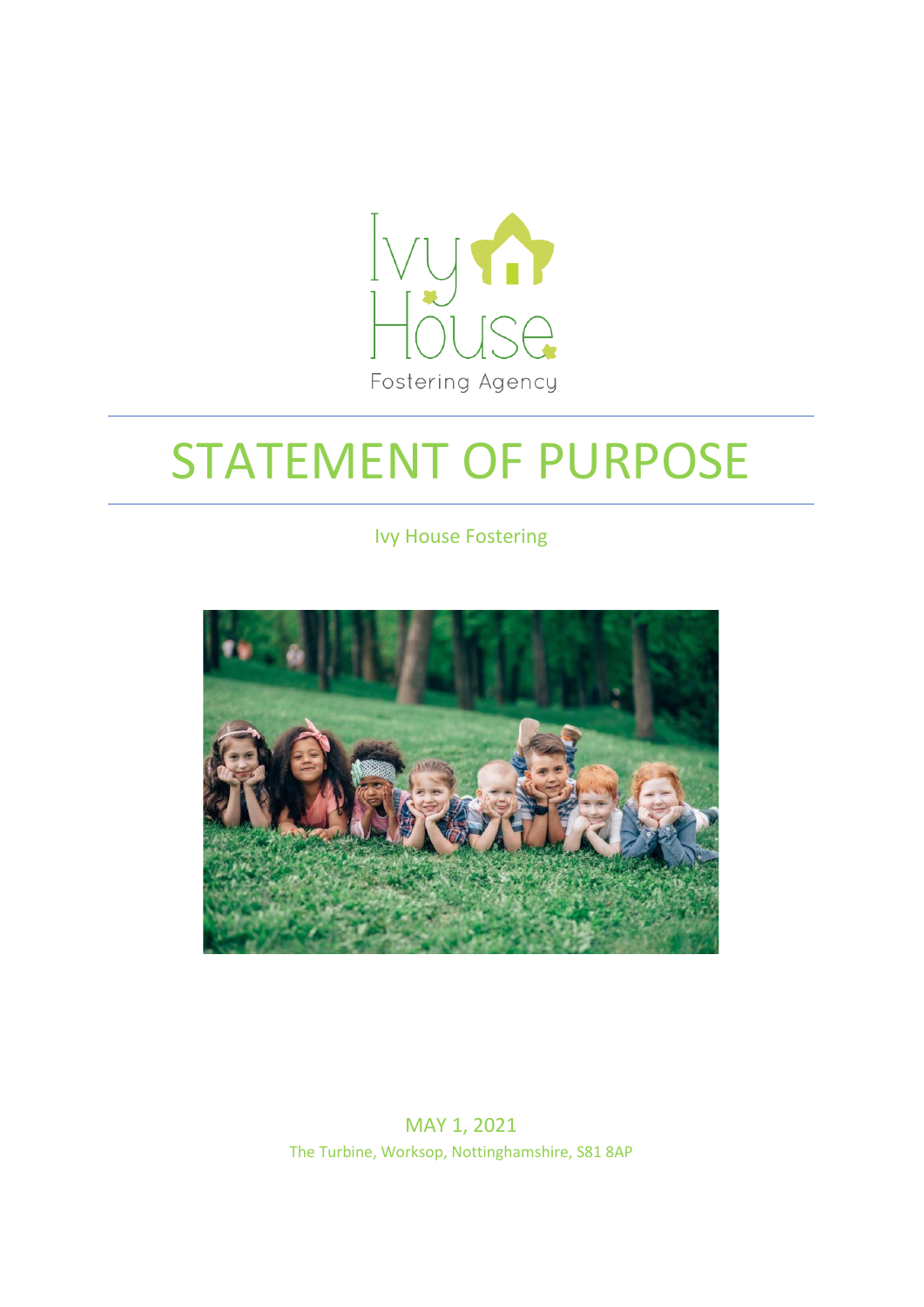# **Contents**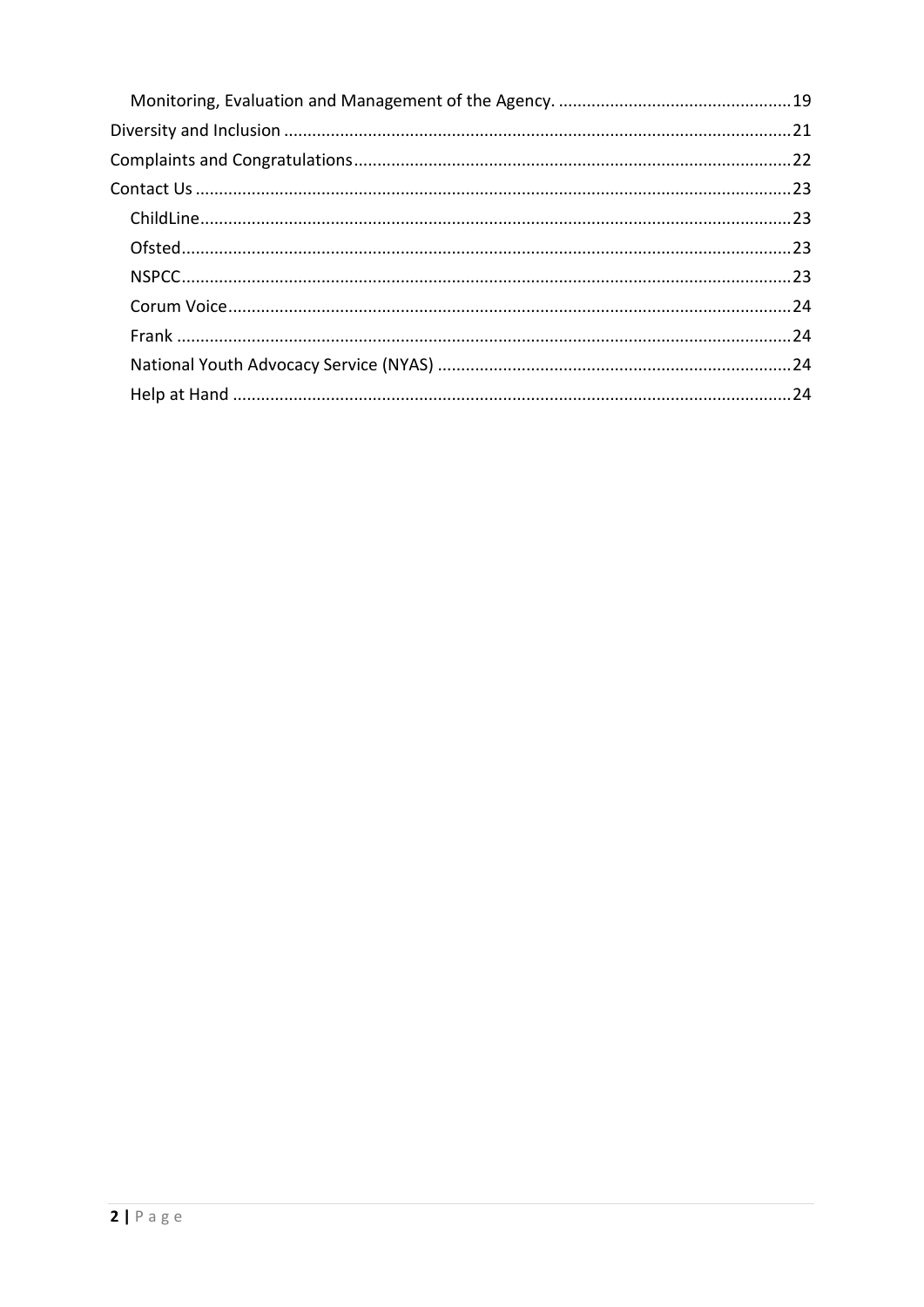

## **Introduction**

<span id="page-3-0"></span>This statement of purpose has been developed in accordance with appropriate guidance and legislation that underpins the legal and best practice outcomes for the safe and effective delivery of fostering services. Including:

- The Children Act 1989
- The Care standards Act 2000
- The Fostering Services (England) Regulation 2011
- The Children Act 1989 Guidance and Regulations Volume 4: Fostering services 2011 (updated 2013)
- The Fostering Services National Minimum standards 2011
- The Equality Act 2010

#### **This Statement of Purpose is produced in accordance with Fostering Services Regulation 3 (National Minimum Standard 16) and includes:**

- A statement of The Aims and Objectives of Ivy House Fostering Agency.
- The statement as to the services and facilities provided by the fostering agency.

#### **A Copy of this Statement of Purpose will be made publicly available on our website and will further be provided to:**

- Any Fostering family or prospective Foster family.
- Any Person working for Ivy House Fostering Agency.
- Any child or young person placed within Ivy House fostering service.
- Any parent / or person that has parental responsibility for a child or young person placed with Ivy House.

This Statement of Purpose will be reviewed annually and whenever there are changes within the agency. In accordance with Fostering Regulations.

Ivy House Fostering Agency will notify Ofsted of any revision within twenty-eight days.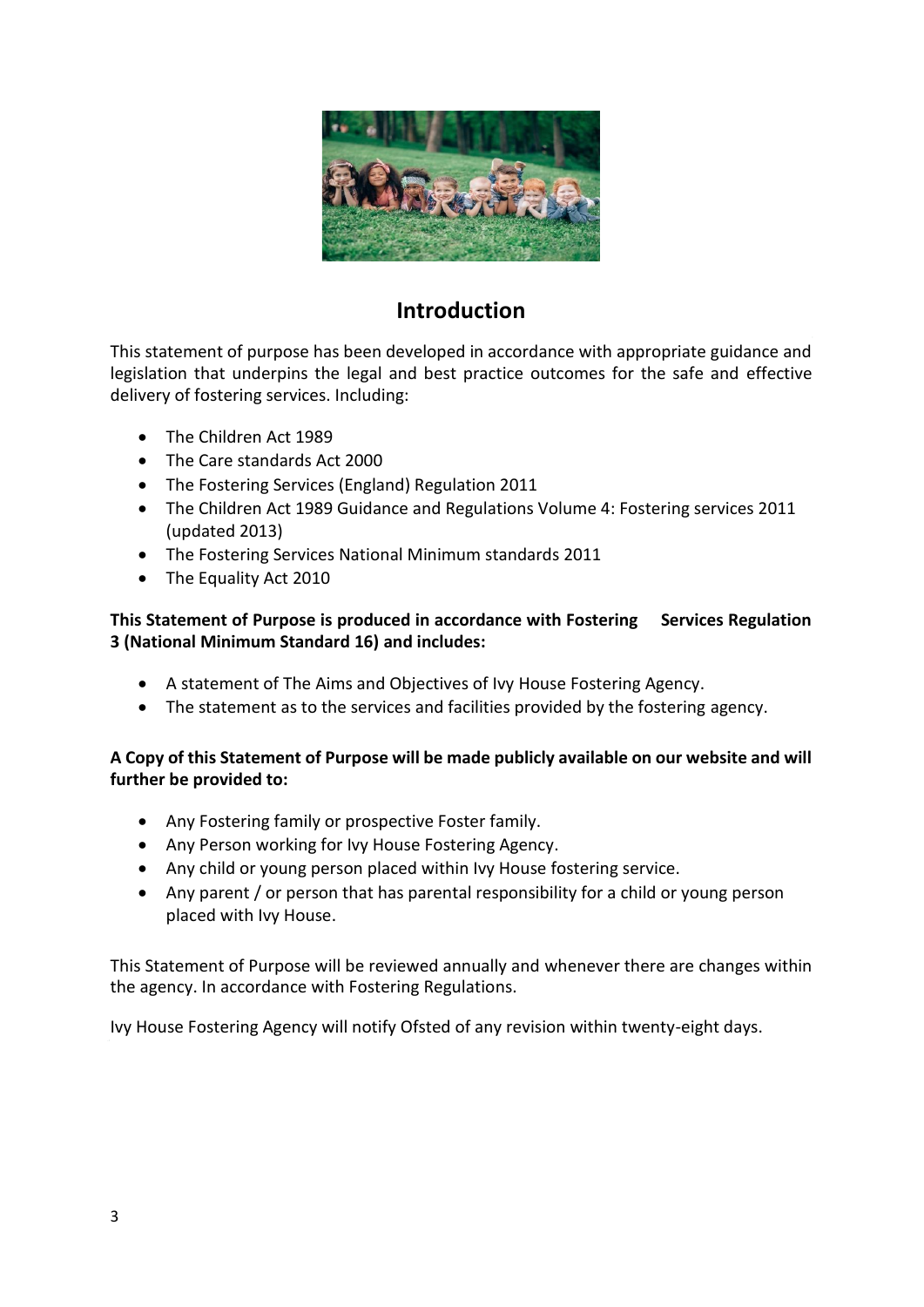# **About Ivy House Fostering Agency**

<span id="page-4-0"></span>Ivy House Fostering agency has been founded by three fostering Social workers with over 45 years of combined fostering experience of working with children, young people and fostering families.

We are a close dedicated team of professionals inspired to support children young people and fostering families to succeed.

Ivy House fostering Agency is a private limited company, registered under the companies Act 1989 (Company registration Number 11777167)

Relationships and their significance are the deep roots and strong branches of our fostering agency ethos. The secure base relationship provided by our fostering families promotes not only a sense of security for children and young people but also confidence, competence, resilience and recovery.

At Ivy House Fostering we value people. We are all different and unique individuals and we know that there are no typical or standard types of fostering family.

We will run a high quality effective fostering service that values and puts first the importance of relationships.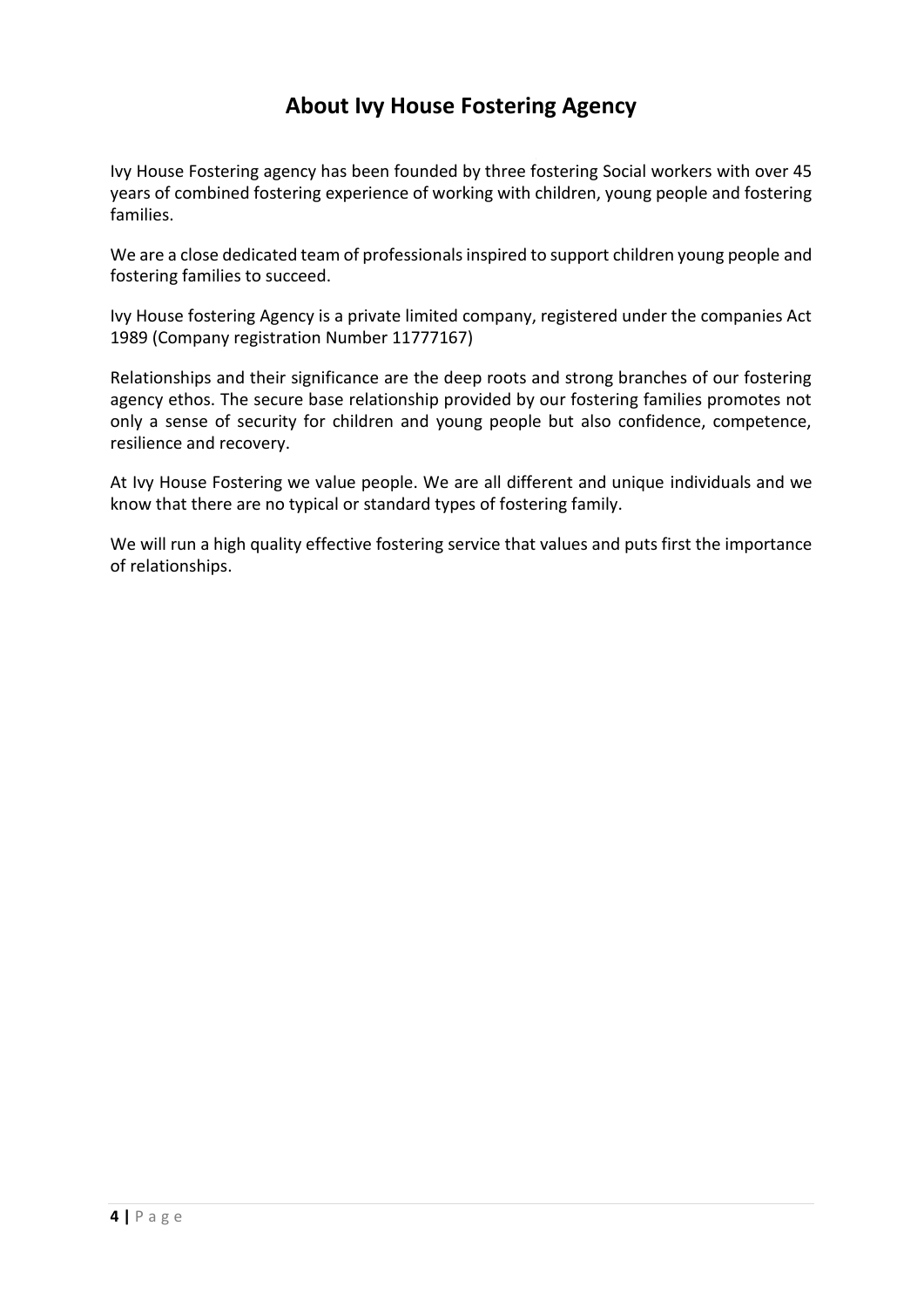# **Our Mission Statement**

<span id="page-5-0"></span>At Ivy House fostering agency we recognize that our fostering families are different, unique and represent many notions of family, yet they share a common value base.

To provide safe, secure and loving homes for children and young people who cannot live with their birth families.

## <span id="page-5-1"></span>**Our Ethos**

 **I**ntegrity

 **V**ision

 **Y**ourself and others

 **H**onest

 **O**pen

 **U**nderstanding

 **S**upportive

 **E**mpathetic

## <span id="page-5-2"></span>**Quality Relationships**

The outcome is that with positive working relationships, we have the tools and powers to effect change and recovery while nurture positive relationships with our children and young people.

The single factor most closely associated with positive outcomes for children and young people is meaningful lifelong connections to family and the people who are important to them and have shared the joy of being part of their lives.

With trust, love, safety and healthy relationships, our children have the opportunity to develop secure attachments. Secure attachments are the foundations for healthy physical and emotional development. The creation of this secure base is fundamental to helping a child or young person feel safe and loved.

Our Fostering families with the help and support from our dedicated team will nurture our children and young people to feel secure by providing a consistent secure base for them. This will help our children and young people to feel confident enough to explore the world with reassurances when things don't go as planned.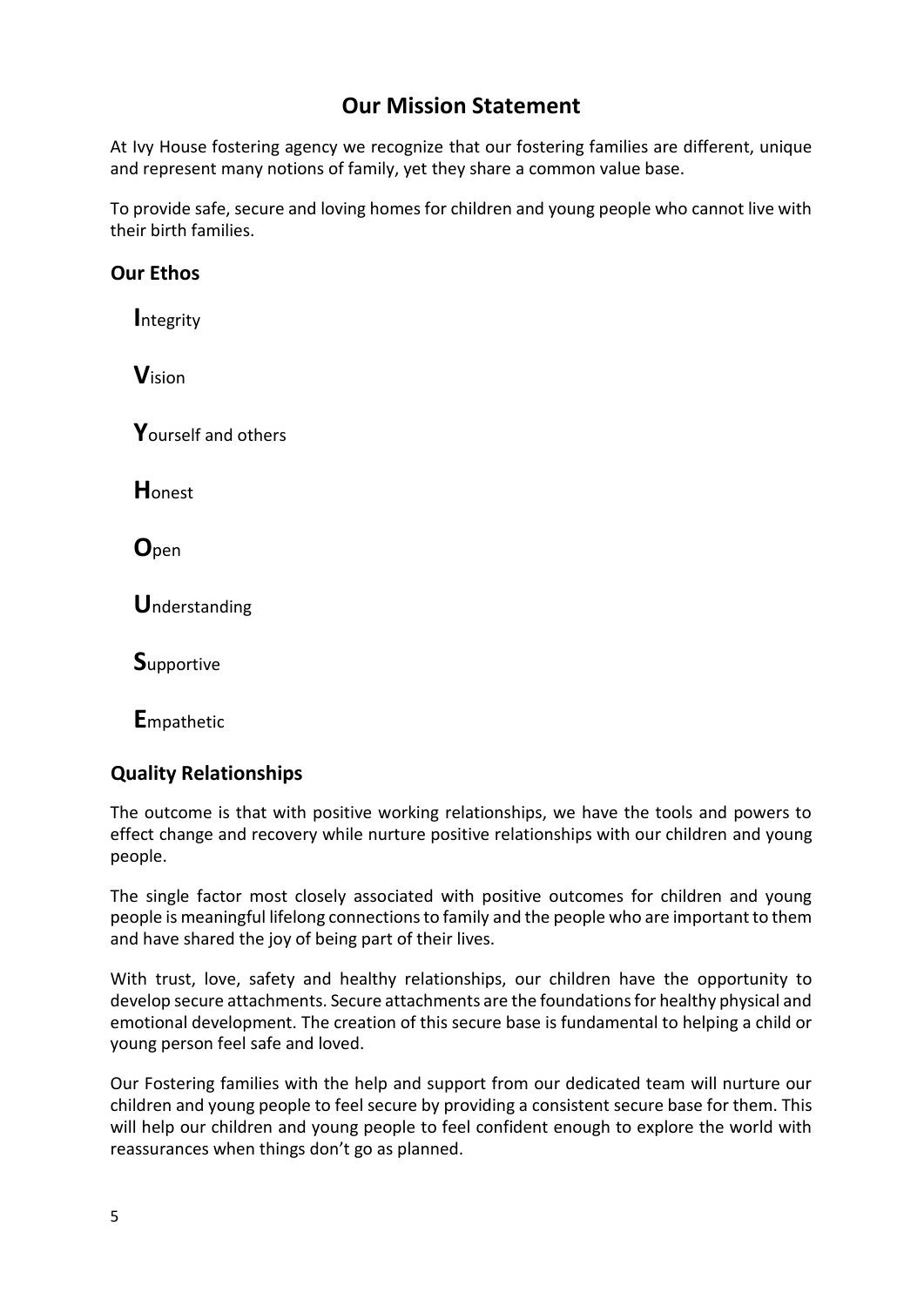Training and development are central to our company ethos. Learning and reflective practice will be a constant thread throughout our agency. This will enable existing skills, approaches and therapeutic expertise to be consistently built upon.

Our company ethos is in creating positive relationships by valuing children, young people and fostering families as unique with their own qualities and strengths.

We at Ivy House fostering agency embrace this way of working and will support fostering families to build warm and nurturing relationships helping children and young people thrive, grow and achieve.

Ivy House fostering Agency will work towards the five outcomes for children set out by the Government in 'Every Child Matters: Change for Children' and given legal force in the Children Act, 2004: -

- Be healthy;
- Stay safe;
- Enjoy and achieve;
- Make a positive contribution;
- Achieve economic well-being.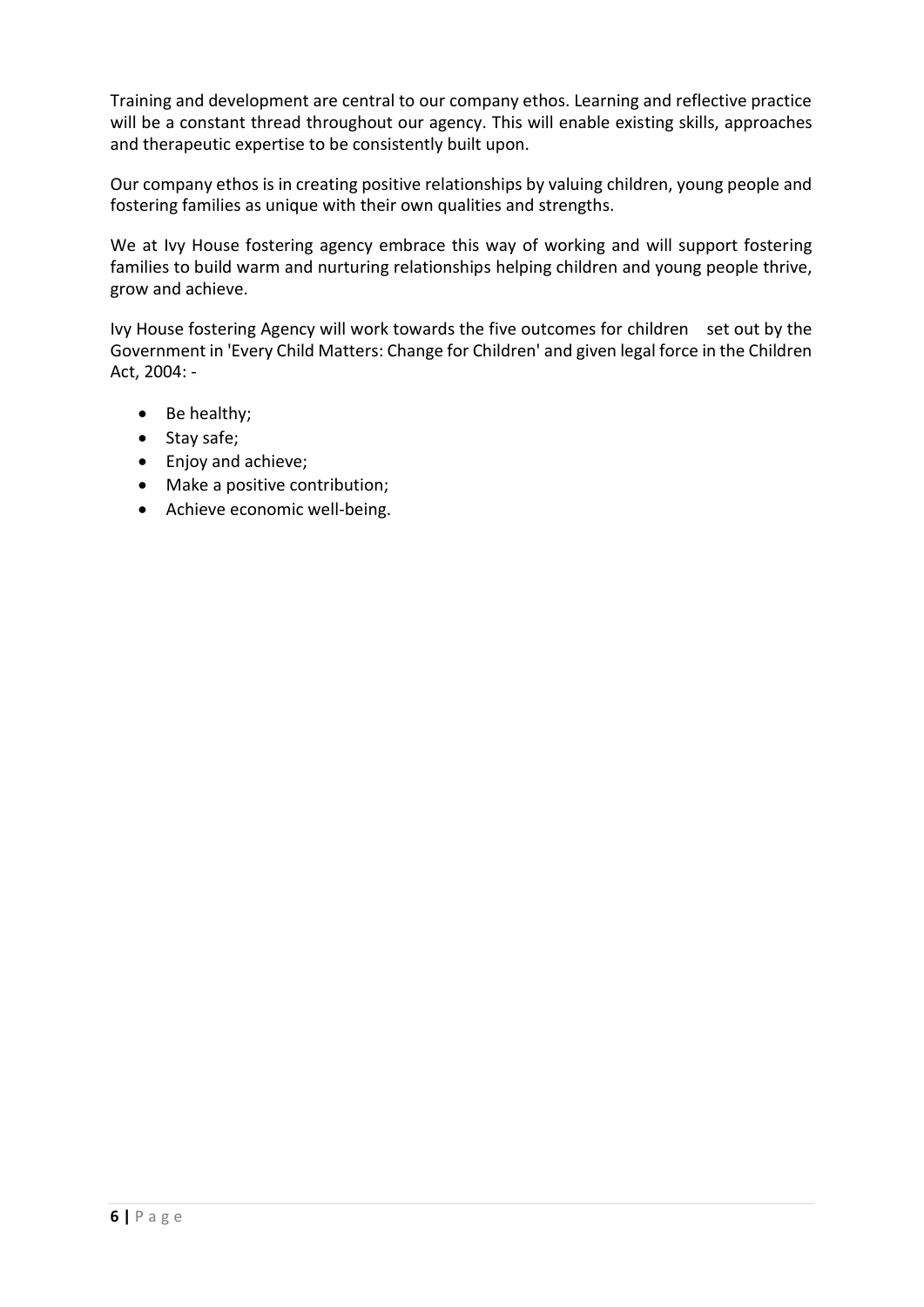# **Quality Standards**

<span id="page-7-0"></span>Ivy House Fostering Agency understands that the needs of Looked After Children and young people are paramount; We understand the value, skill and commitment required of fostering families. We will treat them, their families and homes with respect;

We will provide a sufficient range of quality and diverse placements to meet the needs of children and young people.

We are committed to maintaining sibling relationships and keeping families together whilst promoting positive contact with family members;

We are committed to joint working with lead agencies to meet the needs of children and young people in Ivy Houses care.

We understand that the children and young people will have experienced significant harm prior to placement as well as the effects of separation and loss.

We recognise that children and young people's mental health needs may be complex and their need for access to therapeutic care and support is essential, for recovery.

We recognise that every day is different for fostering families caring for vulnerable children and young people. Therefore, each fostering household will receive individualised care and support.

Training and development are an important part of our ethos and we are committed to delivering consistent, relevant training to meet the needs of all members of the Ivy house team.

We are committed to learning and development and promoting all looked after children's learning and educational needs enabling all children to grow learn and achieve to their full potential.

The transition into adulthood is a major step requiring bespoke child and young person lead support. We are committed to facilitating young people remaining in the foster placement into early adulthood.

We are committed to implementing the Children's Workforce Development Council's standards for foster carers and will support carers in achieving these standards.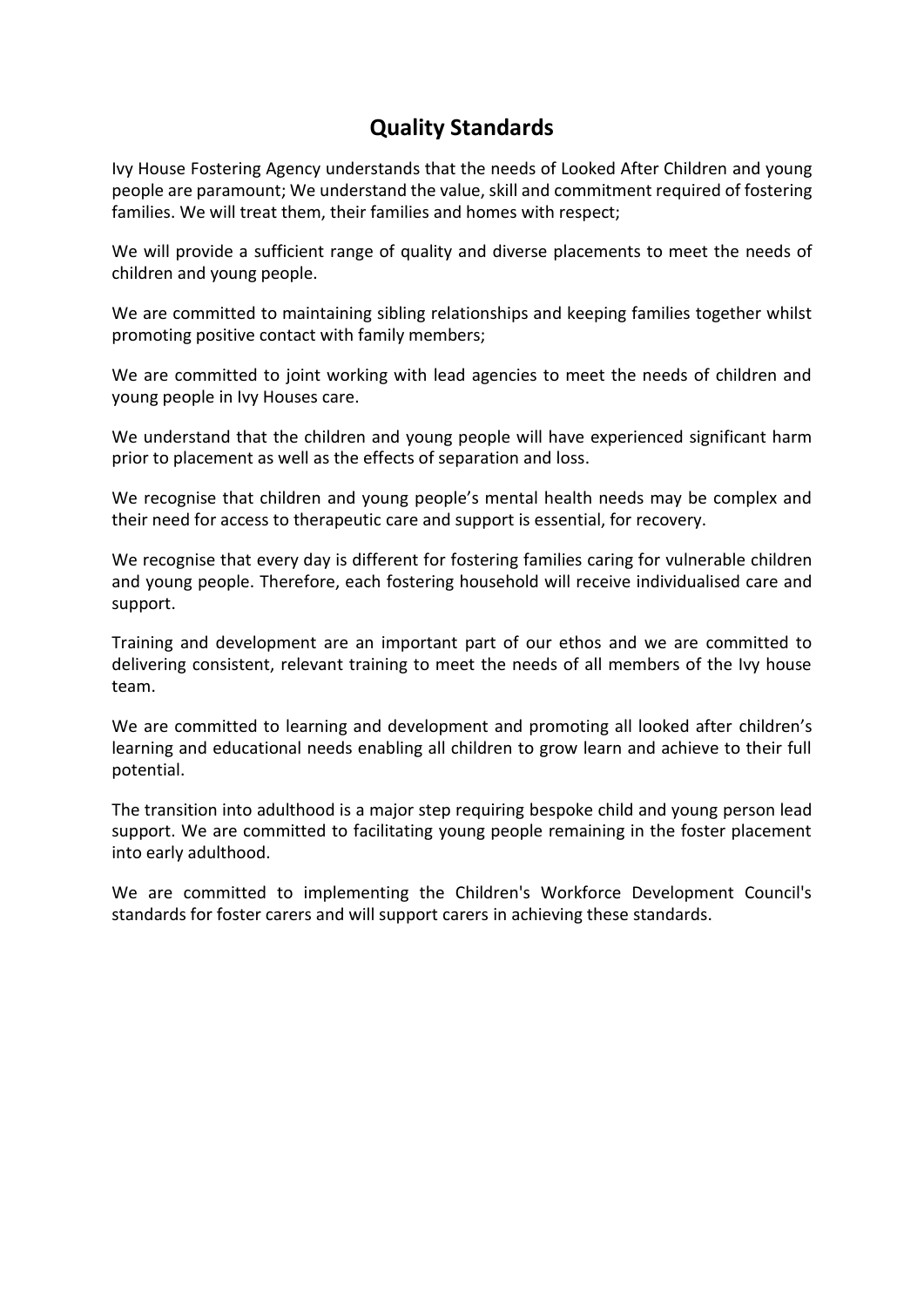# **Aims and Objectives**

<span id="page-8-0"></span>Ivy house Fostering Agency are dedicated to working with fostering families, the wider community and partner agencies to promote the welfare of Looked Children and young people and improve their life chances.

We will provide stable, safe effective alternative care for children and young people at the right time and for the right length of time.

### <span id="page-8-1"></span>**Children**

- Children and young people's voices will be heard and listened to. We will actively involve them in decisions made about their lives.
- We will provide safe, secure, stable happy homes for children and young people who cannot live with their birth families.
- We will enable our children and young people to grow and live in a family environment that is welcoming and healthy.
- We will support our children and young people to enjoy and achieve positive learning experiences.
- We will support our children and young people to maintain and develop relationships and friendships.
- We will help our children and young people to build confidence in knowing and expressing themselves.
- We will promote high aspirations and celebrate individual achievements whilst noticing and praising our children and young people's unique characteristics and strengths.
- We will ensure that our young people have the independent life skills needed to successfully manage the transitions to independence and adulthood.

## <span id="page-8-2"></span>**Fostering Families**

- We will recruit safe, secure stable and happy fostering families for our children.
- We will recruit, assess train and support fostering families who enjoy being with children and young people and who have a diverse range of lifestyles.
- We will recruit assess, train and support fostering families who can promote secure healthy relationships and provide our children and young people with love, safety, comfort and a sense of worth.
- We will recruit assess, train and support fostering families to promote a sense of inclusive family membership for the children and young people in their care.
- We will enable fostering families to support children and young people to learn the life skills needed for independence and adulthood.
- We will recruit, train and assess the most talented people who understand why different approaches to parenting and caring for children and young people are needed. They will be able to reflect on their own parenting values and priorities, thus understanding the need for therapeutic parenting responses.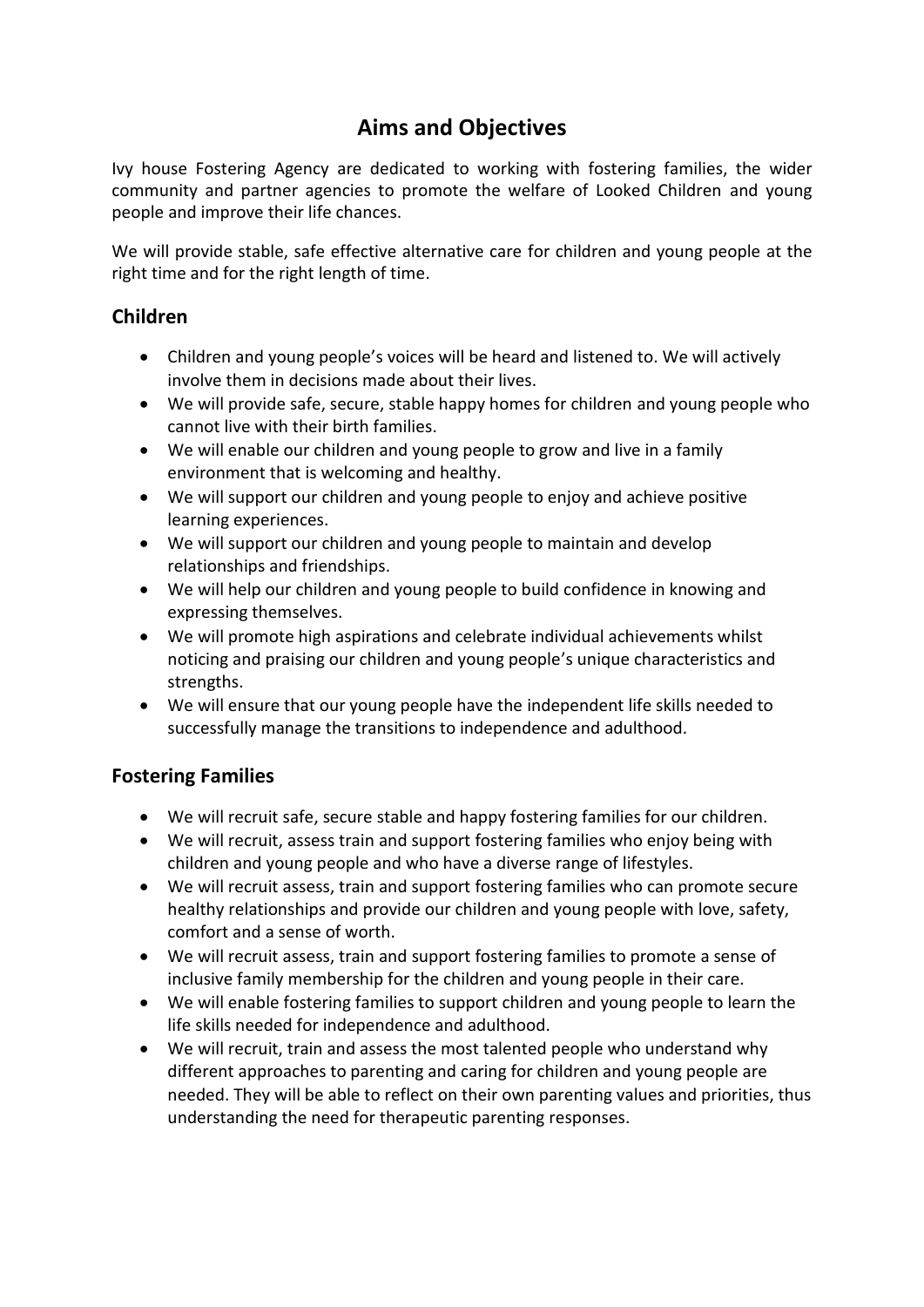## <span id="page-9-0"></span>**Ivy House Team**

- We will embrace fostering family's diverse lifestyles, unique characteristics and life experiences.
- We will create a happy, successful and innovative team who will drive forward our company ethos and relationship - based service to meet the needs of the children, young people and fostering families in our care.
- We will support our fostering families and the team at Ivy House to embrace regular training and development.
- We will create a listening and learning environment.
- We will work inclusively with individuals and fostering families respecting difference.
- We will provide quality relationship-based care and support to families.
- We will model caring behaviours, build relationships, and inspire commitment to change.
- We will promote high aspirations and celebrate individual achievements whilst noticing and praising our children and young people's unique characteristics and strengths.
- We will provide a child and young person lead and focused service where the voice of the children and young people will be included in all care planning and review decision making.
- We will recruit fostering families and staff from diverse backgrounds to ensure that the identity of our children and young people are carefully considered.
- We will ensure that relevant enhanced health and safety checks are completed for our fostering families.
- We will work collaboratively to ensure that children, young people and fostering families are matched appropriately.
- We are committed to keeping children, young people and their siblings together in fostering family homes and maintaining contact for them with family members.
- We will work closely with local authorities to support children and young people's educational engagement and enjoyment.
- We will provide a professional 24 hour a day service for fostering families, children, young people and our partnering local authorities.
- We will provide access to individualised therapeutic support for foster families to effectively manage change and transitions for the children and young people they care for.

#### <span id="page-9-1"></span>**Recruitment and Assessment of Fostering Families.**

Applications to become a Fostering family with Ivy House Fostering Agency are openly welcomed and encouraged regardless of experience, gender, sexuality, race, disability, religion, relationship status, culture or employment status.

Anyone over the age of 21 years can apply to become a foster carer. There is no upper age limit. Applicants must be able to safely care for and support children and young people in their home.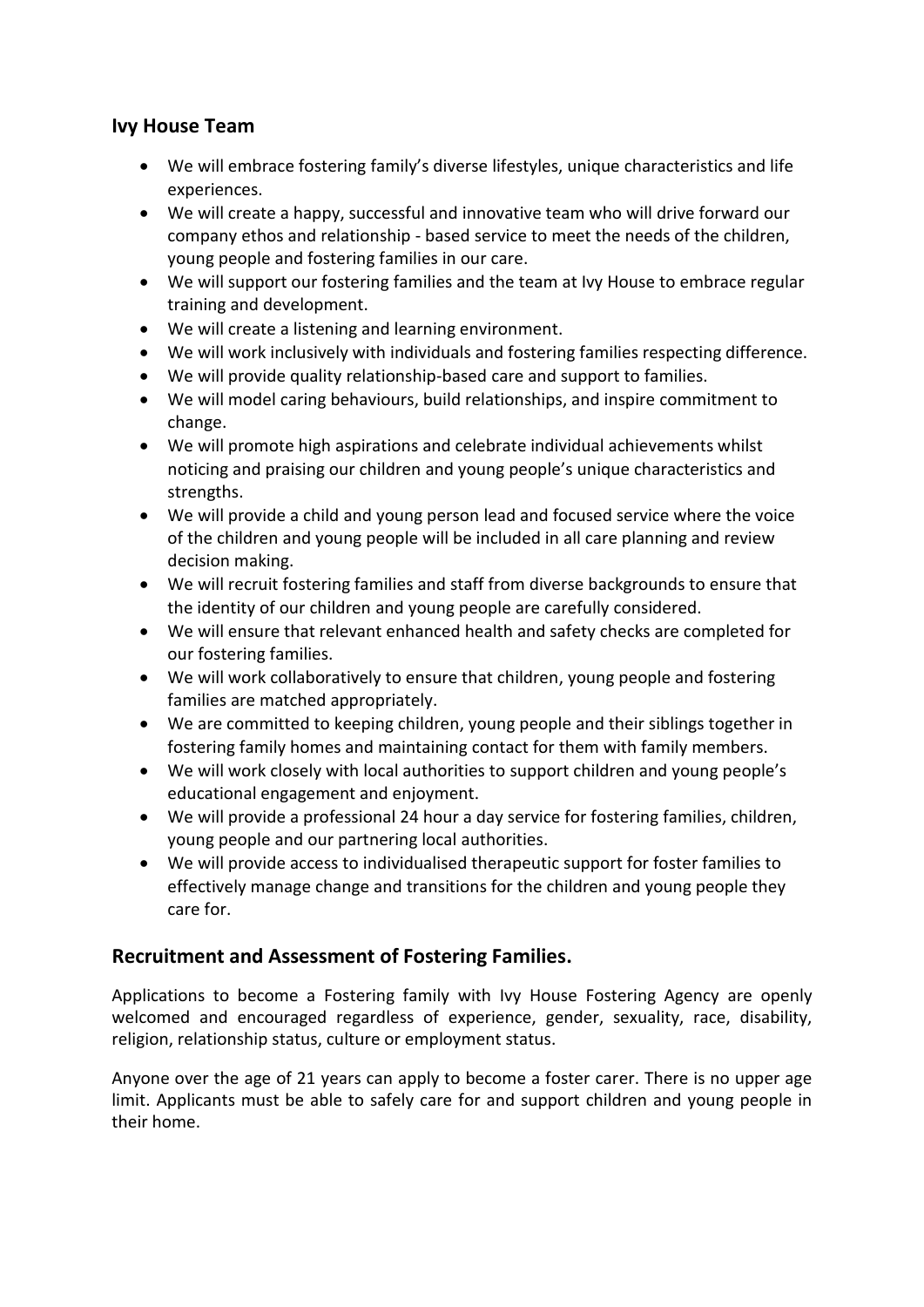It is a requirement that applicants have a spare bedroom available for a child or young person. Some siblings can share a bedroom and often want to, depending on their age, gender and circumstances.

#### <span id="page-10-0"></span>**We want applicants who have the ability to**

- Have stickability. To be able to hold on to children and young people when things get tough.
- Tell us when things are difficult because we know they will be at times.
- Be part of the Ivy House team.
- Genuinely like and enjoy being with children and young people.
- Be open to new experiences and the ability to be happy with small steps of progress.
- Understand that caring for our children and young people is different to caring for your own children.
- Have a great sense of humour.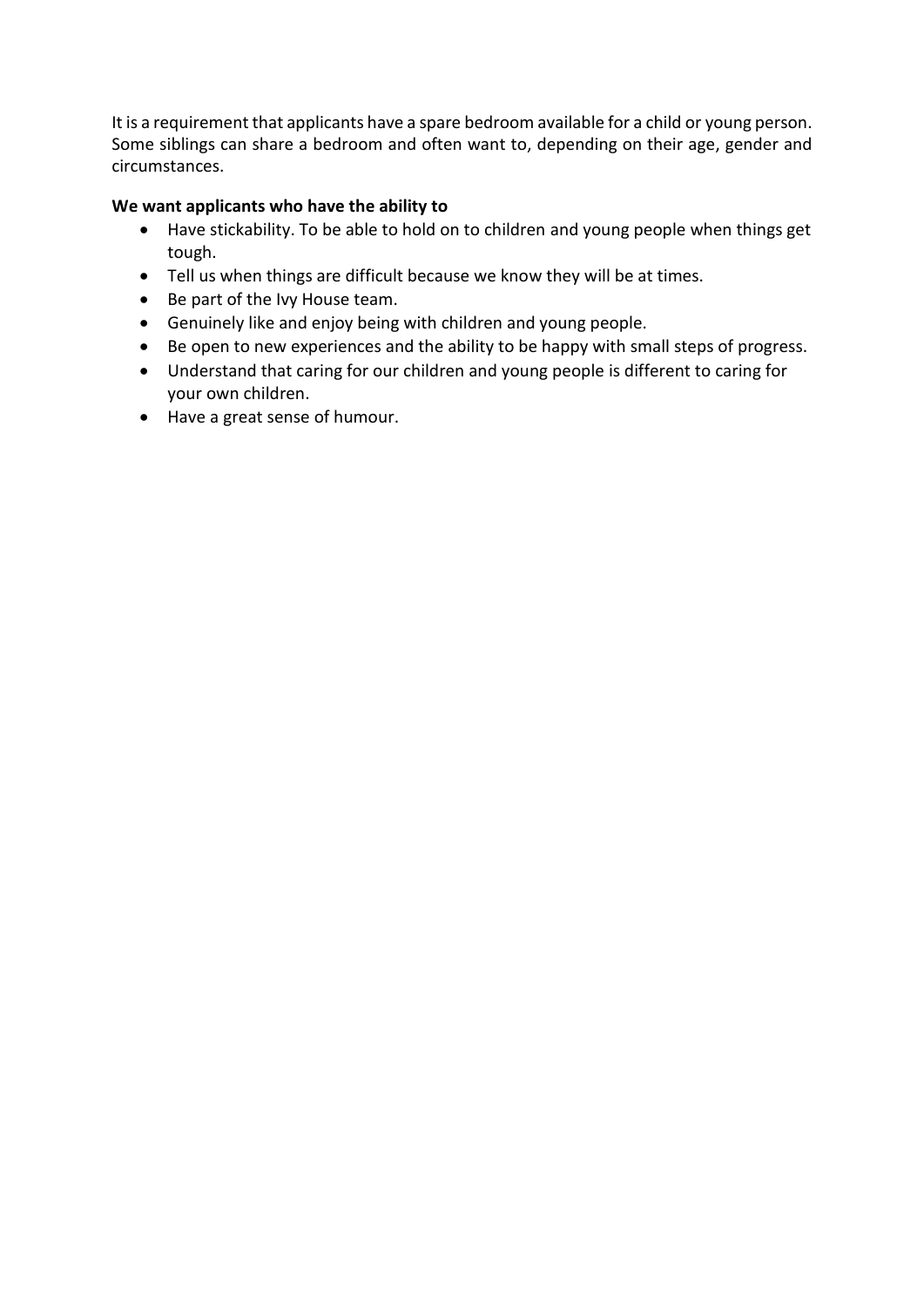# **The Fostering Assessment Process**

## <span id="page-11-1"></span><span id="page-11-0"></span>**Initial Enquiry Stage**

Once a prospective foster carer / fostering family has enquired either through our website or through telephoning the office to register their interest we assure that one of our qualified Social Workers will phone them within 3 working days to discuss their fostering enquiry. We will answer questions and take basic information over the telephone to assess their suitability to proceed to the next stage.

## <span id="page-11-2"></span>**Home Visit**

This visit is called an Initial Visit. If both the applicants and the team at Ivy House feel that it is appropriate to proceed, and the applicants would like to progress their application to the next stage then one of our qualified fostering Social workers will visit the household. At this visit we will talk in more depth about the role of a fostering family and the skills and attributes needed to foster with the Ivy House team. We will speak at this visit to other's members of the household and gain their agreements to proceed as well as assessing the suitability of the home.

#### <span id="page-11-3"></span>**Assessment**

#### <span id="page-11-4"></span>**Stage 1**

At Ivy house fostering agency we have a two-stage fostering process. The assessment involves us assessing applicant's suitability and their skills to foster, but also applicants are assessing Ivy House fostering agency to decide if we are the right agency for them.

- Have a medical assessment completed by applicants GP and commented on by Ivy house's medical advisor.
- Have an enhanced DBS criminal disclosure check.
- Written consent to enable us to complete checks with the local authority where applicants live or have lived previously.
- A health and safety check of the home.
- Provide two personal referees (non-family members)
- Attend fostering preparation training course.

#### <span id="page-11-5"></span>**Stage 2**

The assessment can take up to 4 months to complete from this stage. The assessment will cover the following areas:

- Individual histories and profiles of each member of the fostering household.
- Descriptions of family life.
- Relationships / partnerships and friendships.
- Experiences of parenting or providing care to others.
- Support networks. These are: friends / family who will offer support to you.
- Values / beliefs, strengths and vulnerabilities of all fostering household members.
- Valuing diversity
- Ability to manage change effectively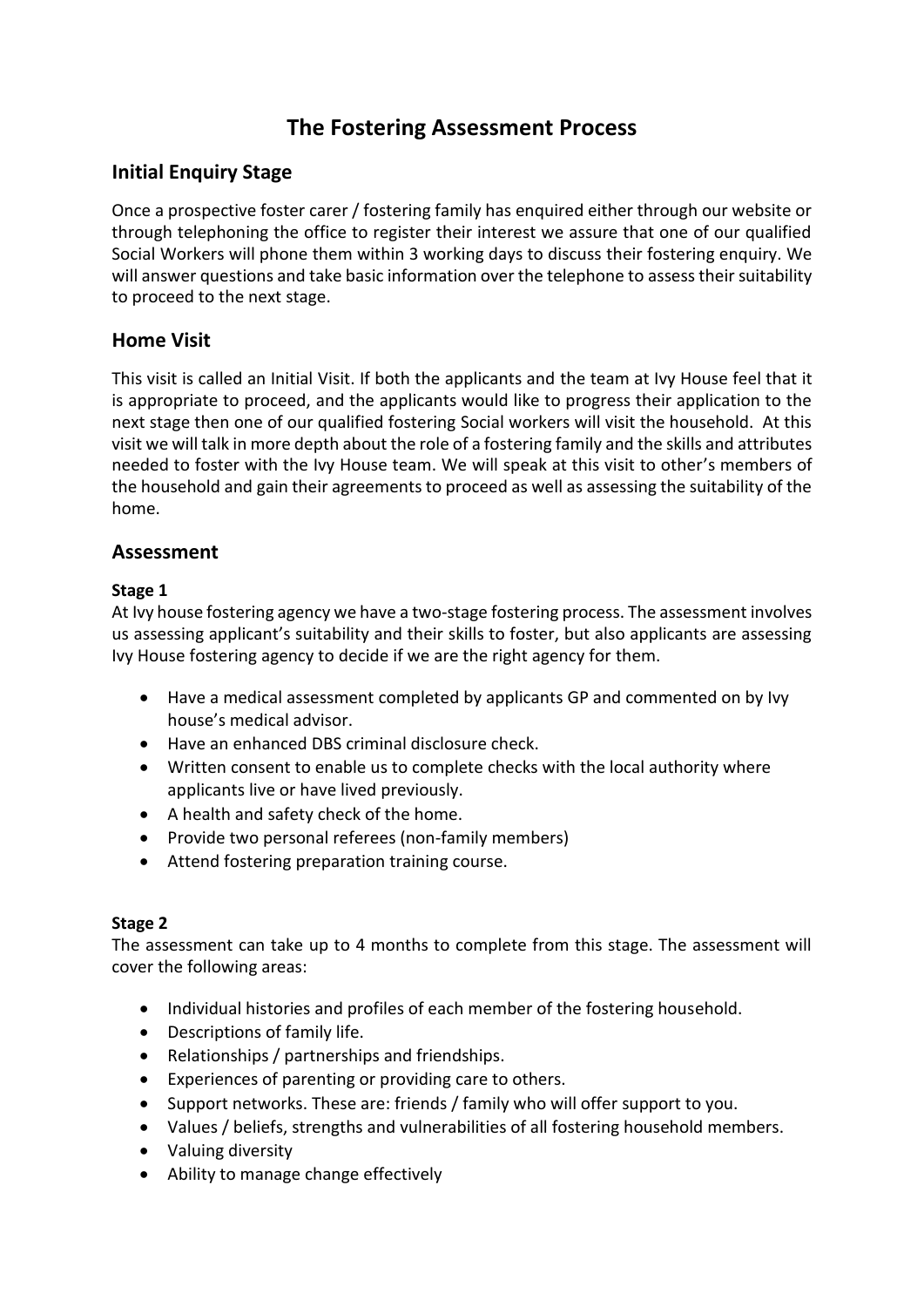- The capacity to care for children and young people who have suffered harm.
- Further personal, ex-partner, education and employment references will be sought.
- Overseas assessments.
- Pet assessments

The Social worker will visit the fostering home regularly throughout the fostering assessment process. The assessment is a 2way process and requires the fostering household members to work jointly on tasks and learning to equip them with understanding the complexities of caring for children and young people who have experienced harm and trauma.

The assessing Social worker and applicants will make a joint decision based on skills, experience and family life for their suitability to foster. The Social worker will then make a recommendation as to the age and number of children that the fostering household can care for. The assessment will then be presented to Ivy House foster panel.

The Placement types at Ivy House Fostering are as follows:

- Task centred (short term)
- Long term
- Bridging
- Parent and child
- Support care/ Respite
- Emergency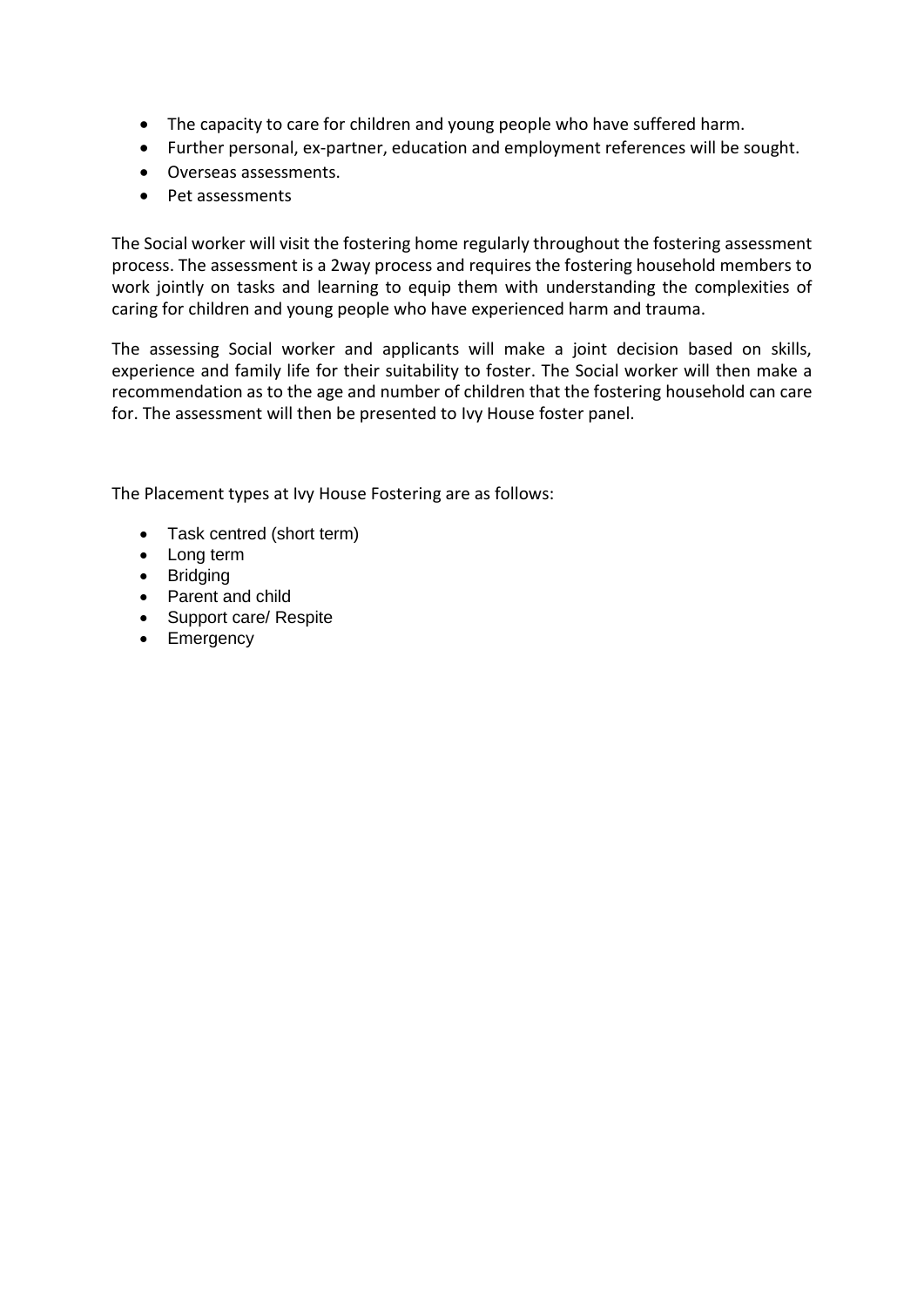# **The Foster Panel**

<span id="page-13-0"></span>The foster panel plays a vital role in the provision and monitoring of fostering services.

Once the assessment is completed the applicants will have the opportunity to read and discuss possible amendments to the report. The report will then be presented to the fostering panel. Prospective fostering families and their Social Worker must attend the foster panel.

Once the agency decision maker has made the final decision, Ivy House fostering agency will verbally and in writing inform the prospective fostering family of the outcome.

Further roles of the foster panel are to act independently to Ivy House fostering Agency. The panel advise the agency in relation to:

- New carer applications / assessments.
- Annual fostering family reviews
- Allegations or concerns
- They report on the performance of Ivy House fostering agency.
- They provide annual fostering reports.
- Panel is made up from a list of suitably qualified and experienced and vetted people who come from a variety of backgrounds.
- There will be a minimum of 5 panel members, who will have an induction are trained annually and have appraisals regarding their roles as panel members.
- The panel chair is an independent member who makes recommendations.
- The panel agency decision maker is an independent member who makes the overall decision from the recommendations of the foster panel and the Social work assessment presented.
- The panel advisor advises panel on regulations, processes and standards of fostering practice.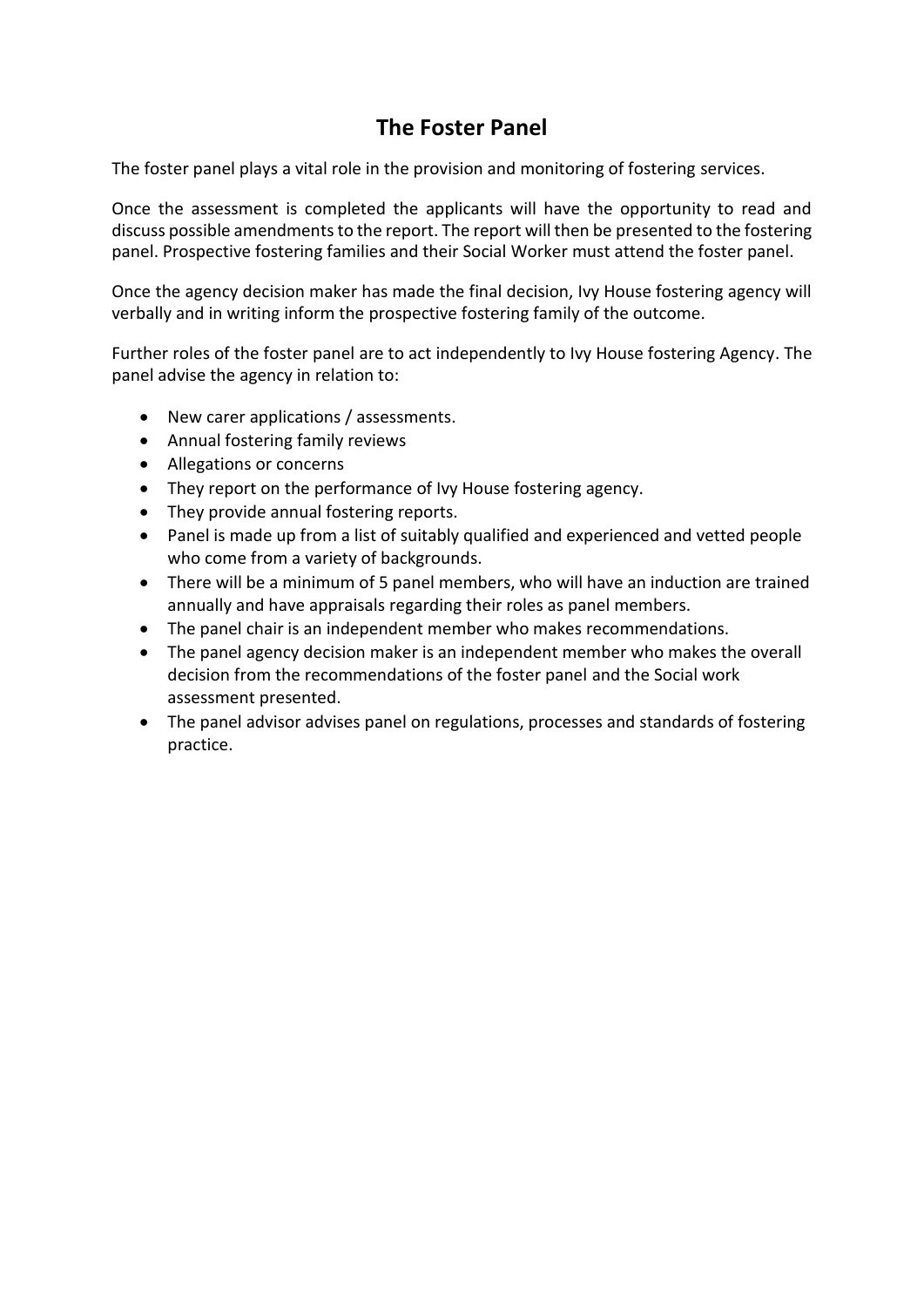## **Foster Carer Review**

<span id="page-14-0"></span>All fostering families have an annual review to reflect and appraise on their previous years fostering experiences.

The main aim of the review is to determine whether the fostering family's approval continues to be suitable and whether there should be any changes to the terms of their fostering registration.

This review provides an opportunity to look at what worked well and what areas of fostering practice we can look to support and develop further.

We will set goals to achieve these aims by devising a Personal Development Plan and through the completion of the Training Development Standards.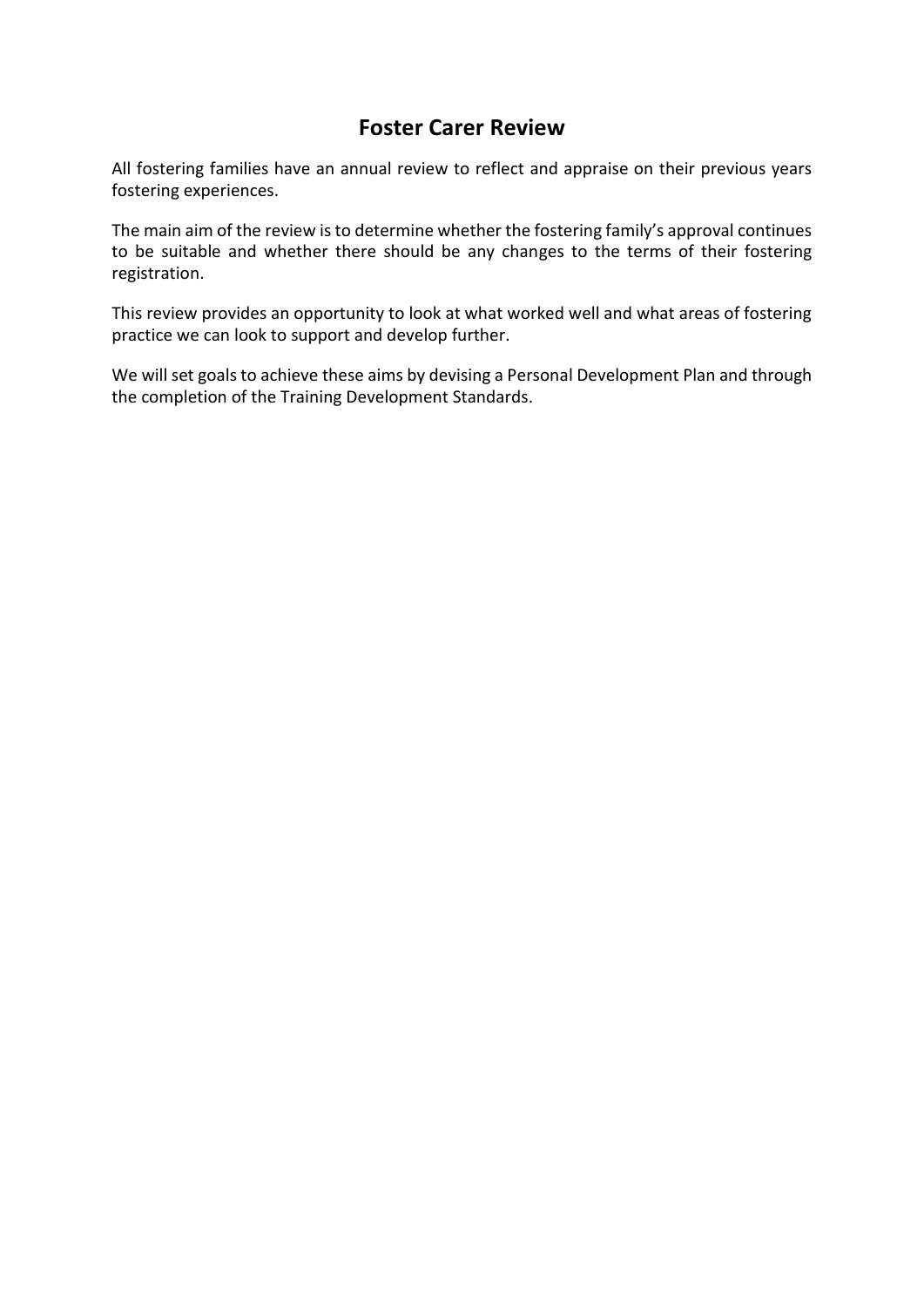# **Support for our Fostering Families**

## <span id="page-15-1"></span><span id="page-15-0"></span>**Support**

Ivy House fostering families will receive support from our dedicated team. Following approval, the fostering family will be allocated a supervising social worker.

All our foster families will be registered with The Fostering Network and Foster Talk who will provide independent support and advice to them.

This service will further provide independent support and legal cover in the event of an allegation or complaint.

#### <span id="page-15-2"></span>**Supervisory Visits**

At Ivy House fostering agency we understand through our wealth of Fostering experience that the right to frequent and therapeutic based support is the key to fostering successes.

We know that therapeutic fostering families are the most effective people to help reduce the trauma and hurt for children and young people. They hold the key to fostering a child or young person's sense of security and recovery.

We will therefore support our fostering families by offering 4 weekly supervised visits between our social work team and our fostering families, and more when needed.

These meetings provide opportunities for support, nurture, learning and reflection with the child and young person being central to the visit.

We will build relationships with all family members so that we can offer a need's led supportive service to our fostering families. This might include increased visits and additional support packages.

#### <span id="page-15-3"></span>**Support for Foster Carers Own Children**

We are committed to supporting our foster family's children's involvement within our service. We understand that they must be included in decisions, their views and opinions listened to and heard to improve our practice and service delivery.

Foster carers own children will be included in the fostering assessment and training process. We will visit foster carers children regularly and ascertain their wishes and feelings.

We will ensure that children and young people are invited to all fostering events throughout the year.

#### <span id="page-15-4"></span>**Unannounced Visits**

All our fostering families will receive at least two or more unannounced visits per year in line with fostering regulations and good practice guidance. These visits provide further assurances and evidence that the care that the fostering family provides is consistent, transparent and safe.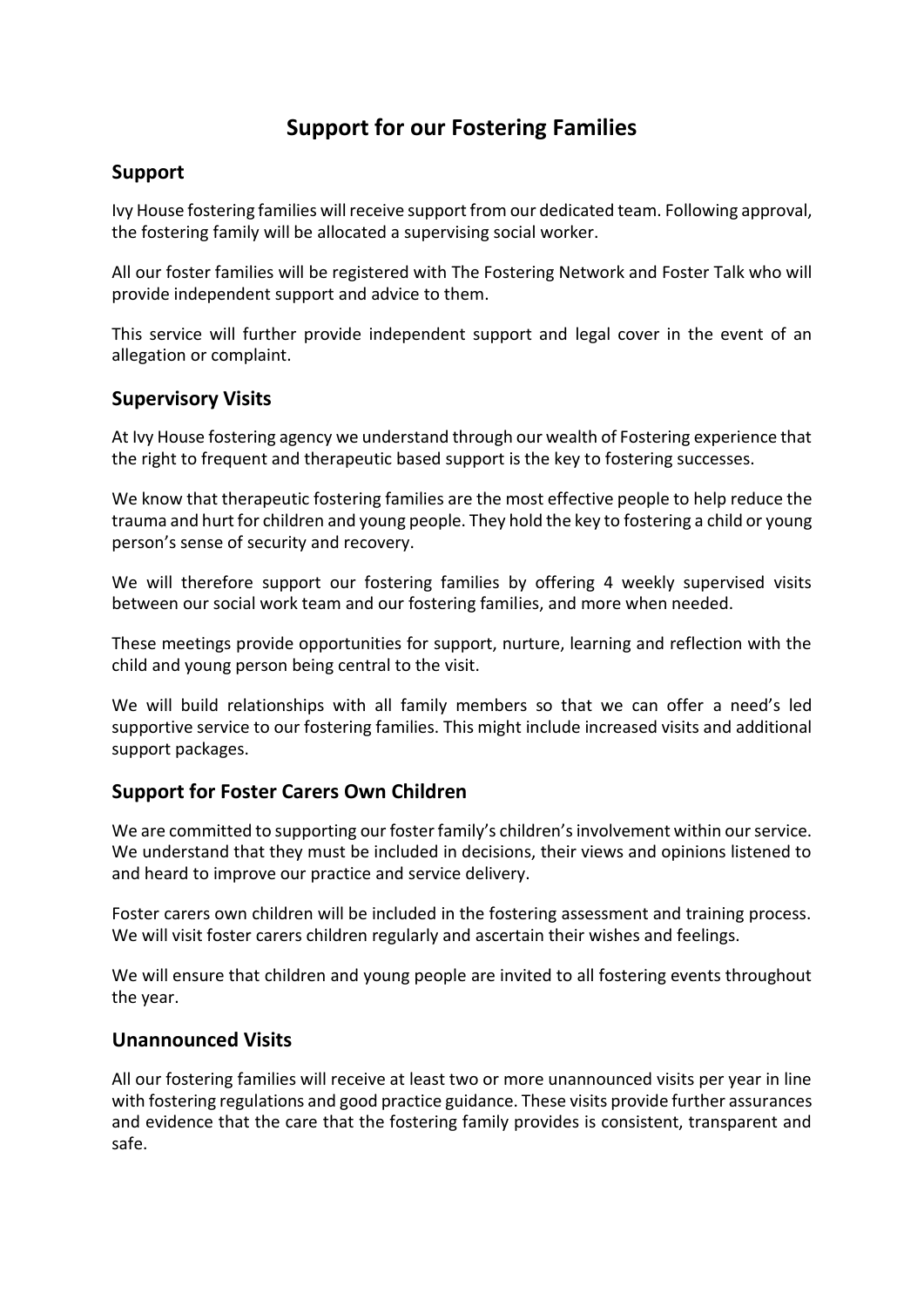## <span id="page-16-0"></span>**Emergency Support**

Our fostering families will have access to advice, support and guidance 24 hours a day 7 days a week. We provide an on -call duty system that is supported by our management team.

Fostering families will feel reassured that should they need or require support from our out of office service we will be there to support guide and assist.

All the Ivy House team will have 24 - hour access to our live data base where all up to date information can be accessed and recorded.

#### <span id="page-16-1"></span>**Support Care**

Fostering families are able to access and link with our support care service. Support care provides care to children and young people for short periods of time. It allows fostering families and the children and young people to have a planned break.

We will actively encourage our fostering families to take care of themselves so that they can take care of the children and young people in their care.

We encourage all our carers to link in with the support in their own family and friendship networks.

#### <span id="page-16-2"></span>**Foster Care Drop in and Support Groups**

Ivy House fostering agency promote an open - door policy to our fostering families. Visits, telephone calls, emails and text messages are all encouraged.

We will run a monthly support group where fostering families can meet, network and make friends with other carers.

We understand the importance and value of regular support meetings for fostering families. We will share advice, information, learn from one another and offer that supportive branch when things have been tough.

#### **Emotional Well - being days**

We understand to care for children and young people who have experienced harm and trauma is both emotionally rewarding but also challenging. We understand the importance of looking after your family's emotional health and well-being. The emotional well being of fostering families is at the centre of our relationship-based practice. We will offer emotional support to you and your family through our qualified social work team and through working directly with our therapeutic support workers. We will work individually with you and your family and further provide group sessions to support emotional health and well-being.

#### <span id="page-16-3"></span>**Celebration Days**

We will celebrate the achievements and successes of our children, young people and fostering families by hosting activity and celebration events. We will also celebrate small steps of achievement for our children and young people to help them to learn to feel good about themselves.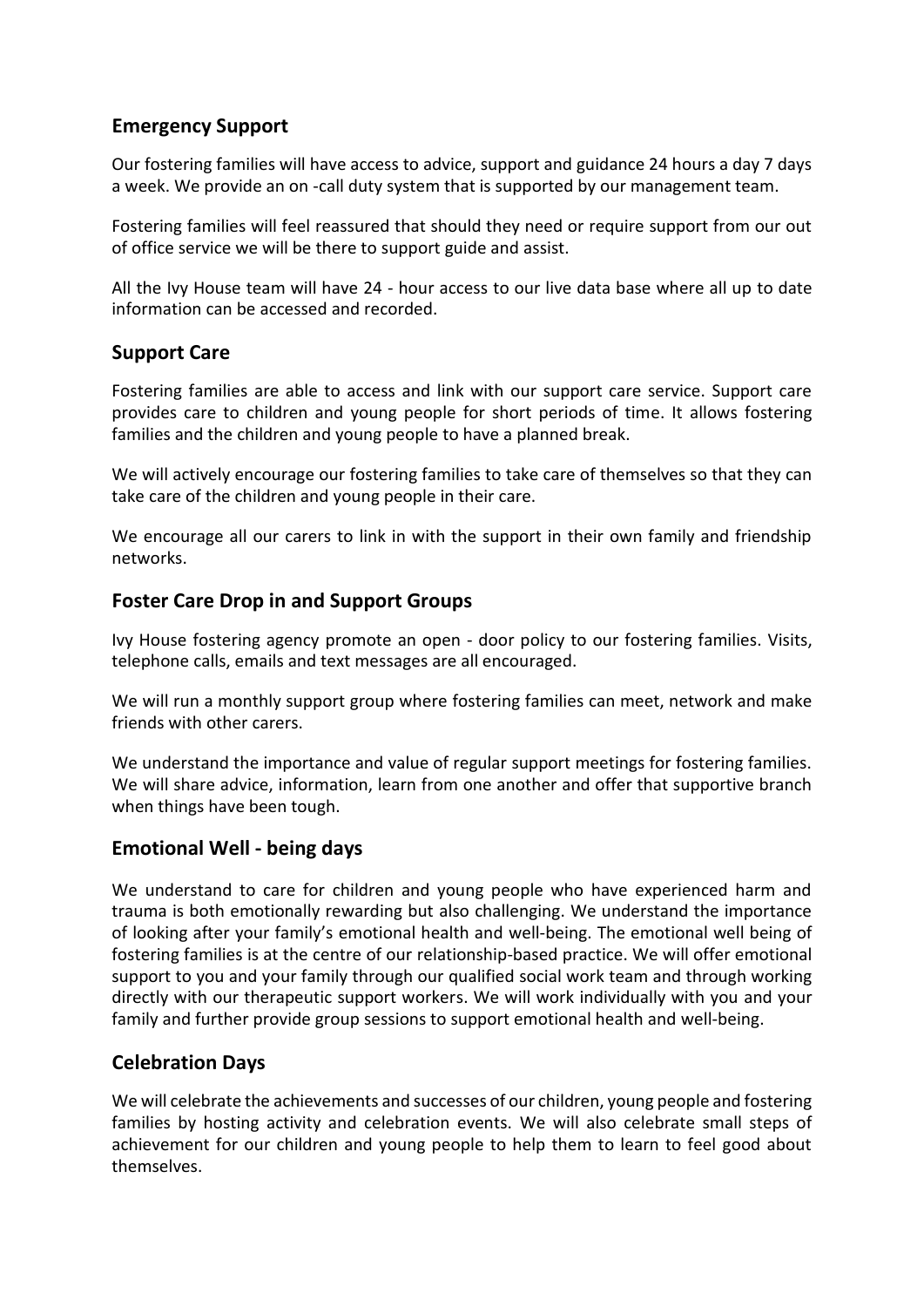## <span id="page-17-0"></span>**Transport**

The day to day transport for children and young people is managed by their fostering families. This includes school and college runs and contact for children and young people with their birth families and friends.

## <span id="page-17-1"></span>**Payments**

We pay our fostering families well. The Fostering allowance is paid monthly by BACS transfer. All Fostering families should be registered as self- employed and as such should pay their own tax and National Insurance contributions and make their own pension provisions. We provide support and guidance through our accounts department in this area.

The tax relief for fostering families is generous.

Our fostering families will receive an additional monthly mileage allowance.

We will provide further allowances for the children and young people on their Birthdays and at their chosen celebrations.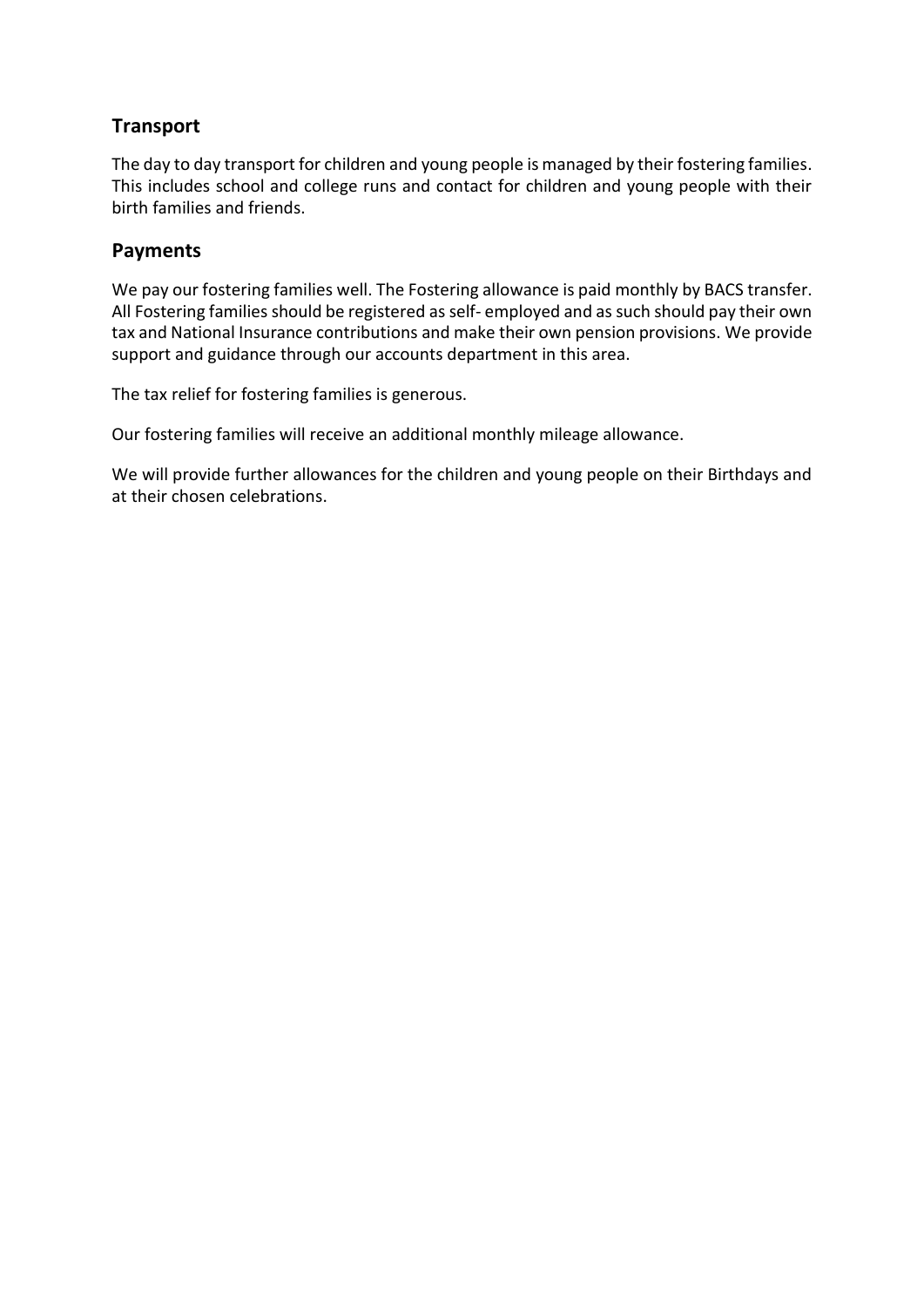# **Standards of Care**

## <span id="page-18-1"></span><span id="page-18-0"></span>**Record Keeping**

Fostering families have a responsibility to record daily logs for the children and young people they care for. Maintaining records is an essential part of the fostering role.

The records are used to reflect a child or young person's progress and to provide evidence of safe care practices. The recordings will always be shared with the local authority for the child or young person.

Any accidents, injuries, missing or safeguarding incidents that occur must be recorded and reported clearly to the Ivy House management team.

Ivy House fostering agency has a safe and secure electronic data base that fostering families will use.

## <span id="page-18-2"></span>**Training**

We are a progressive learning agency. We value learning and will provide relevant skills based training packages for our fostering families.

The Ivy House team are qualified trainers who are able to develop bespoke packages of training to support individual learning needs.

We will deliver training both face to face, in groups, via supervision and through media resources.

We know that the success to fostering is that fostering families are provided with the skills. knowledge and understanding to care for children and young people. Our fostering families are expected to develop their fostering knowledge by attending a minimum of 3 training sessions per year.

#### <span id="page-18-3"></span>**Policies and Procedures**

We have developed policies and procedures to guide fostering families in practice to keep children, young people and fostering families safe and informed about legislation and practice.

The fostering electronic manual contains information on:

- Fostering Law
- Fostering Regulations and standards of fostering practice
- Health and safety
- Safe care practices
- Equal opportunities
- Managing and promoting positive behaviour.
- Complaints procedure
- Compliments procedure
- Child protection / Safeguarding

The manual which is available online: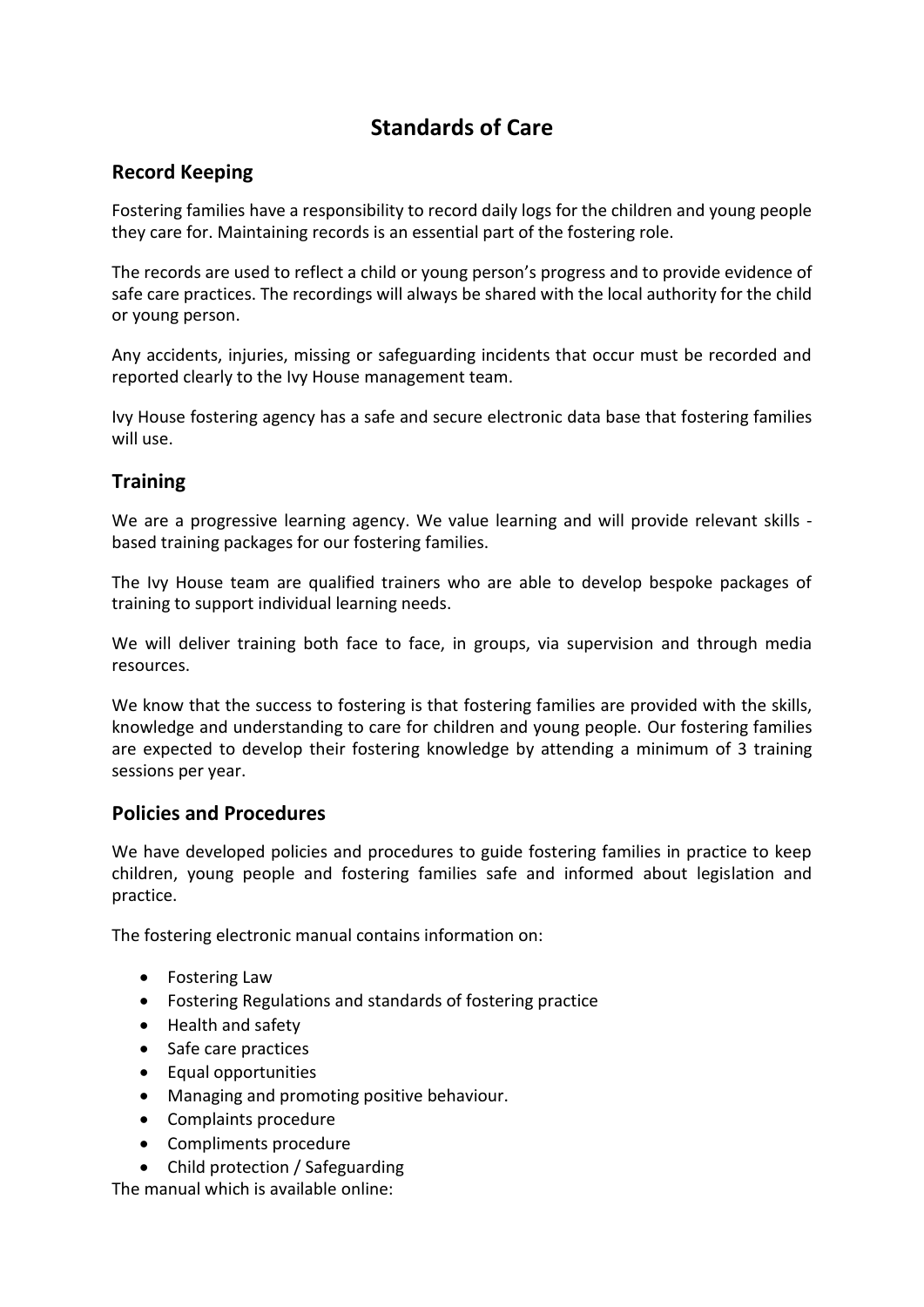#### **<https://www.proceduresonline.com/ivyhouse>**

#### <span id="page-19-0"></span>**Children's Guides**

Each local authority has advocacy service to facilitate the voice and rights of looked after children and young people. We at Ivy House fostering agency can access this information and act as advocates. We have produced 3 children's guides with independent advocacy agencies included.

#### <span id="page-19-1"></span>**Management Structure**

Ivy house Fostering Team is made up of three Qualified and HCPC registered Social workers.

All three Social Workers at Ivy house fostering agency have a recognised social work qualification / degree and post qualifying awards and have significant years working within children and young people's services specialising in fostering and the safeguarding of children and young people.

All Ivy House staff hold HCPC registration as Social workers and have an up to date Current Enhanced DBS.

The three appointed directors have worked together within a fostering service for 17 years. They know and trust one another, work well jointly and share the same desire in making a difference to vulnerable children's lives. Their experiences include:

#### <span id="page-19-2"></span>**Monitoring, Evaluation and Management of the Agency.**

Regular performance and statistical information will be collected in relation to the work of Ivy House Fostering Agency. Performance information about the Agency is reported to the Fostering Panel Agency Decision Maker and Ofsted.

We have several quality assurance measures which are in place to monitor the quality of Ivy Houses service delivery. Our quality assurance meetings to monitor the quality of Ivy House service delivery will review:

- The range of placements that we offer to children and young people.
- The safety and of our children and young people.
- The health care arrangements for our children and young people to promote their emotional and physical well - being.
- Service delivery and support with education and training for our children and young people.
- The competence and knowledge of our fostering families
- Our commitment to staff development and carer retention.
- Fostering Panels which are Chaired by an Independent Person and regular liaison takes place between the Chair of the Panel and the Fostering Agency to identify any quality assurance issues and training requirements;
- Assure the voice of our children and young people is listened to and is evidenced through the looked after review process and through the fostering families annual review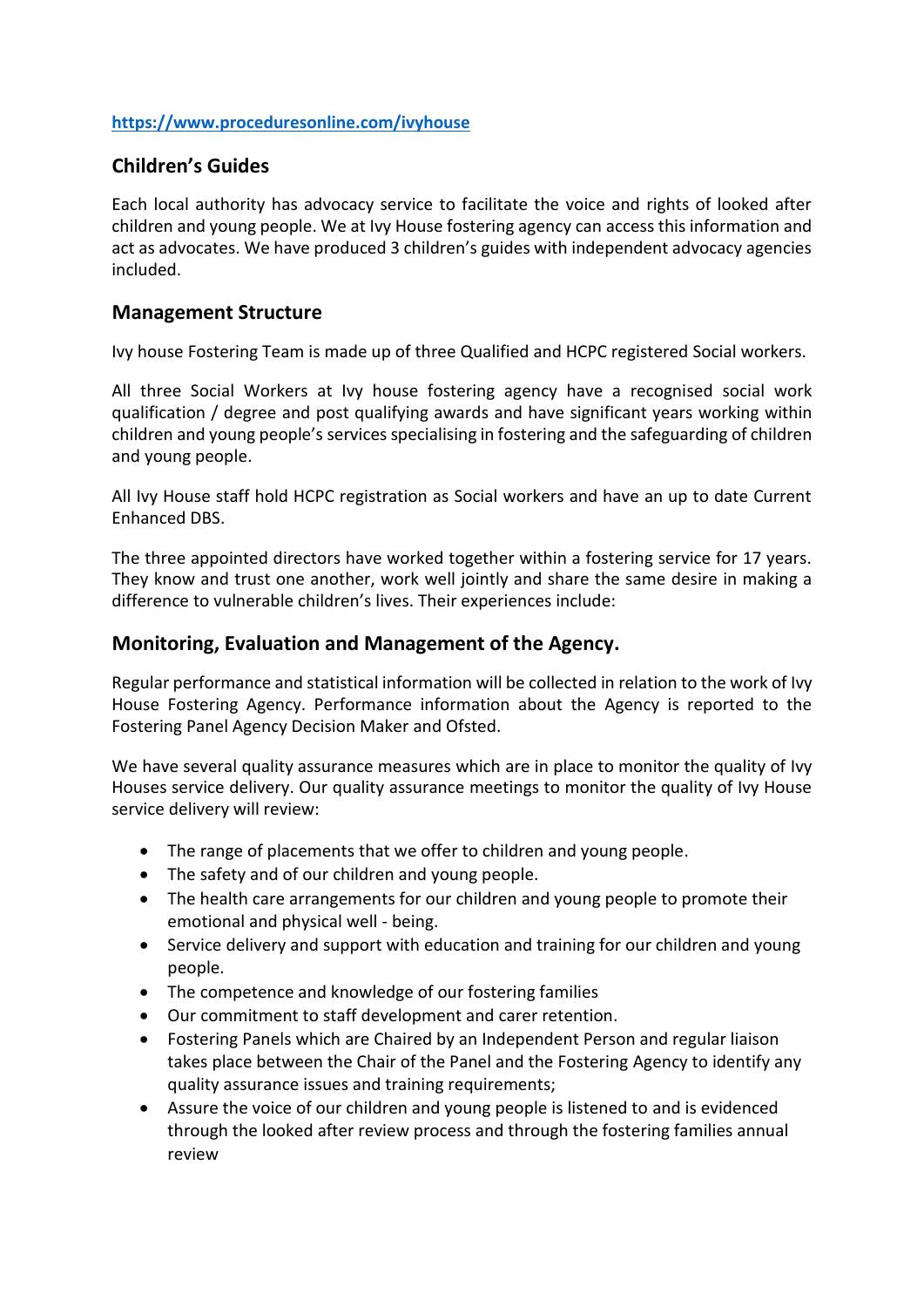- Annual Reviews of fostering families are undertaken and these are presented to Foster Panel.
- The complaints and congratulations procedure and making sure that Fostering family's children and young people have access to this.
- Regular File audits.
- Regular supervision and annual Performance Development Reviews.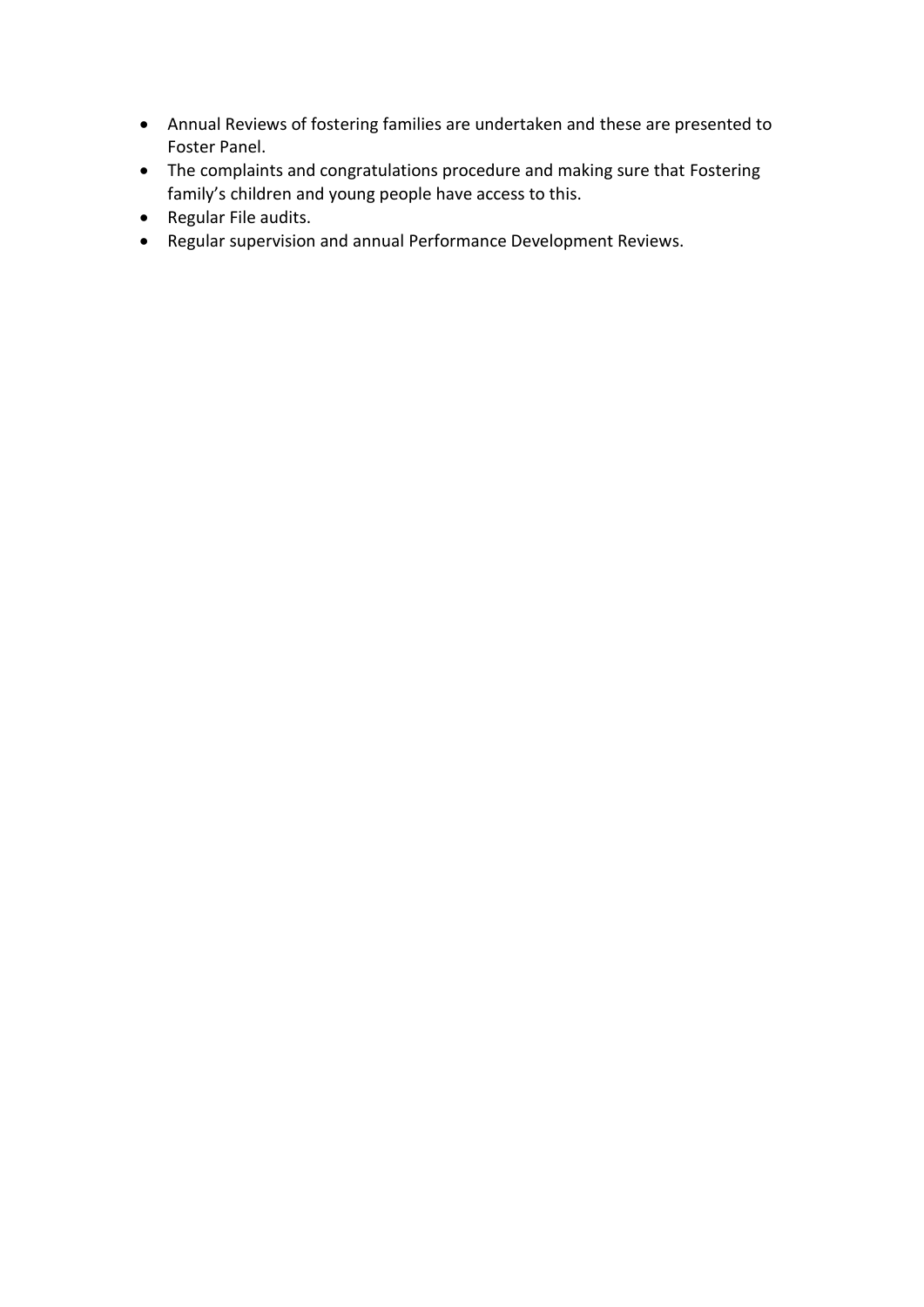# **Diversity and Inclusion**

<span id="page-21-0"></span>Ivy House Fostering Agency is committed to promoting Equal Opportunities in every aspect.

Our aim is to recruit train develop and retain the most talented people.

These being individuals with different perspectives and experiences. We know that being a diverse and inclusive fostering agency will help us to full fill our responsibilities to offer the best individualised care to the children and young people placed within our agency.

Training on equality and diversity is strongly embedded in our agency Ethos and forms part of the pre assessment process as well as everyday practice within our working relationships.

Everyone connected to Ivy House fostering agency is entitled to live or work in an environment that promotes dignity, equality and respect for all.

Ivy House fostering will challenge any discrimination related to any of the 9 protected characteristics as detailed in the Equality Act 2010

The need to recruit foster families who are representative of the general population is reflected in our recruitment strategy.

We are totally committed to the principles of equal opportunity within the agency. No individual, child, young person, employee, fostering family will be disadvantaged as a consequence of sex and sexual orientation, gender reassignment, marriage and civil partnership, pregnancy and maternity, race, including ethnic origin, colour, nationality and national origin, disability, religion or beliefs and age. This is inclusive of unaccompanied asylum-seeking and refugee children who also experience secondary trauma and need skilled and trained fostering families to care for them.

Discriminatory behaviour will be challenged and dealt with in line with our agency's policy.

Our agency provision and service delivery to Local Authorities, fostering families and the Children and young people in our care reflects this culture of diversity and inclusion.

The Ivy House team has the knowledge, skills and abilities to provide a high-quality service within a clear framework of anti -discriminatory practice.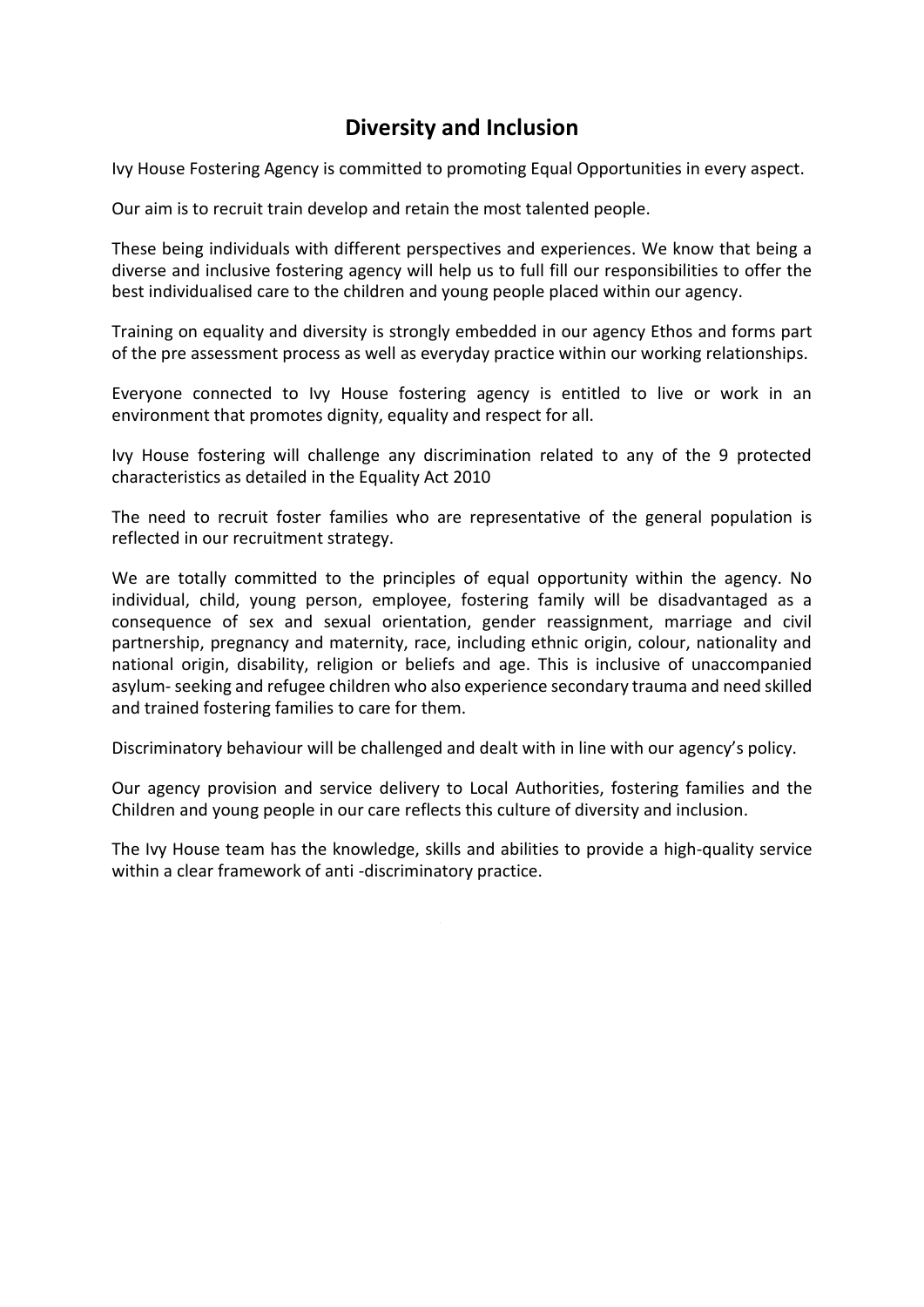# **Complaints and Congratulations**

<span id="page-22-0"></span>We have a dynamic and robust complaints procedure that every member of staff and fostering families must adhere to. We will take all complaints seriously and try to resolve at an early stage. If complaints are unable to be resolved this way, then the complaint will go to the registered manager.

If we are still unable to resolve this, we will pass the complaint to an independent person where an independent investigation will be conducted**.**

All children and young people's complaints will be dealt with immediately. The children and young people will all receive a copy of the Children and young people' s guide which includes the complaints and congratulations procedure at the point of them being placed with the fostering family.

All congratulations will be recorded in our system and in our good practice folder.

The complaints procedure is a useful way of monitoring services. It is a positive way to inform and influence service improvements and is not to be viewed as a negative process.

Ivy House Fostering Agency Statement of purpose is reviewed annually and modified as necessary. If you have any comments or suggestions in relation to this document or Ivy House Fostering Agency, please email [contacts@ivyhousefostering.co.uk.](mailto:contacts@ivyhousefostering.co.uk)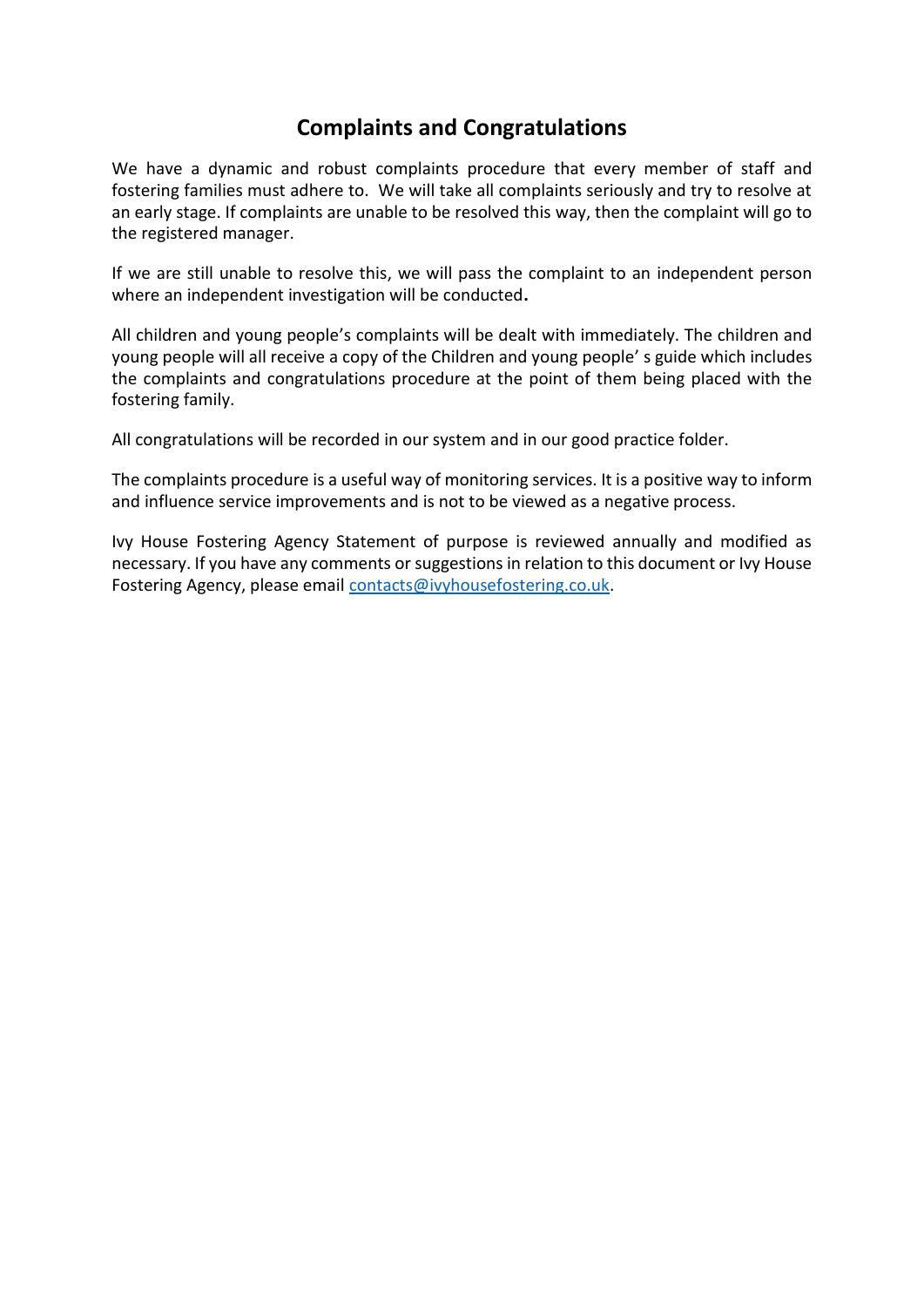# **Contact Us**

<span id="page-23-0"></span>Katie Duffield is the Safeguarding Manager. You can contact her on: **01909 512168** or email her [katie@ivyhousefostering.co.uk.](mailto:katie@ivyhousefostering.co.uk) Or write to her at:

Ivy House Fostering, Coach Close, Shireoaks, Worksop, Nottinghamshire, S81 8AP

**The Children's Commissioner for England** is called Anne Longfield you can contact her at:

The office for the Children Commissioner, 20 Great Smith Street, London, SW1P 3BT

0207 78 38 330 [www.childrenscommissioner.gov.uk](http://www.childrenscommissioner.gov.uk/) [info.request@childcommissioner.gsi.gov.uk](mailto:info.request@childcommissioner.gsi.gov.uk)

#### **Advice and Help for children and young people in care or living away from home- Help at Hand**

Help at Hand is an advice service for children and young people in care, living away from home or receiving social care services – freephone **0800 528 0731.**

#### <span id="page-23-1"></span>**ChildLine**

This is a free 24-hour helpline for children and young people in the UK, Child Line is confidential and is staffed by counsellors.

0800 1111 [www.child.org.uk](http://www.child.org.uk/)

#### <span id="page-23-2"></span>**Ofsted**

Ofsted checks the work of fostering agencies in England: Piccadilly Gate, Store Road, Manchester, M1 2WD

#### <span id="page-23-3"></span>**NSPCC**

The NSPCC will offer help and advice, if you are worried about yourself or someone else the helpline is open 24 hours a day: